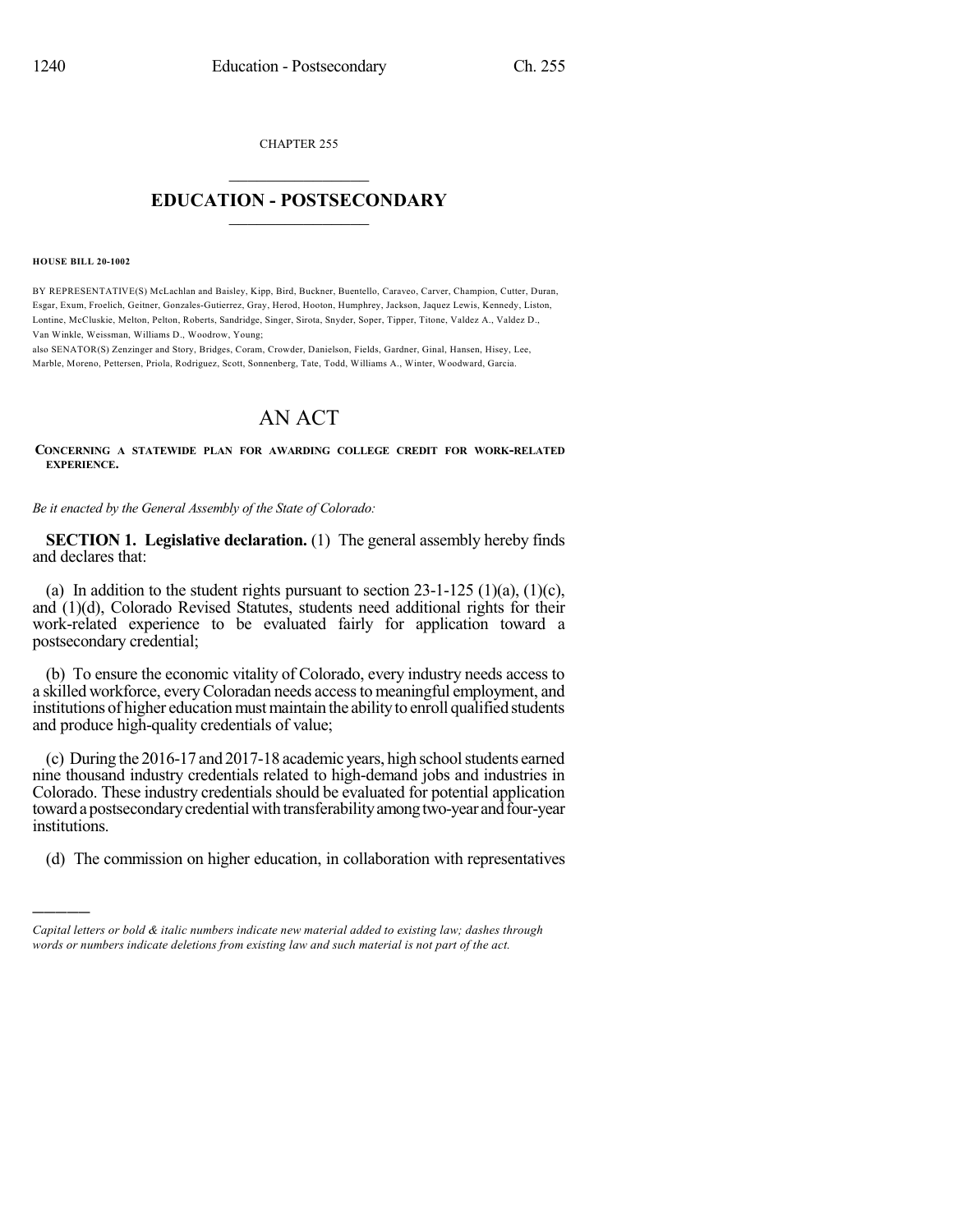from institutions of higher education, must develop a plan to align work-related experience with academic credit that counts toward a student's postsecondary education credential;

(e) The plan must be open, transparent, and credible so students can progress more efficiently along pathways into postsecondary education and the workforce;

(f) Industry members, especially from high workforce demand and growing industries with critical occupations and top jobs that are identified in the Colorado talent pipeline report, are important stakeholders in this process to ensure Colorado's higher education system is responsive to students and to the changing economy; and

(g) Through this work, the general assembly ensures additional pathways to career and financial success for Colorado students and workers and reduced costs to students through less time required to earn a degree.

**SECTION 2.** In Colorado Revised Statutes, **add** 23-5-145.5 as follows:

**23-5-145.5. Credit for work-related experience - plan - report - definitions - repeal.**(1) AS USED IN THIS SECTION,UNLESS THE CONTEXT OTHERWISE REQUIRES:

(a) "COMMISSION ON HIGHER EDUCATION" OR "COMMISSION" HAS THE SAME MEANING SET FORTH IN SECTION 23-1-101.1 (1).

(b) "COUNCIL" MEANS THE COUNCIL CREATED AND EXISTING PURSUANT TO SECTION 23-1-108.5, CONVENED BY THE COMMISSION ON HIGHER EDUCATION.

(c) "GUARANTEED-TRANSFER PATHWAYS" OR "GT PATHWAYS" MEANS THE STATEWIDE ARTICULATION MATRIX SYSTEM OF COMMON COURSE NUMBERING FOR GENERAL EDUCATION COURSES DESCRIBED IN SECTION 23-1-108.5 (3)(c).

(d) "STATE INSTITUTION OF HIGHER EDUCATION"OR "INSTITUTION"HAS THE SAME MEANING SET FORTH IN SECTION 23-1-135 (2).

(e) "STATEWIDE DEGREE TRANSFER AGREEMENT" MEANS A STATEWIDE DEGREE TRANSFER AGREEMENT DESCRIBED IN SECTION 23-1-108 (7).

(f) "WORK-RELATED EXPERIENCE" MEANS ANY EXPERIENCE ACQUIRED WITHIN THE PAST TEN YEARS THROUGH PAID OR UNPAID EMPLOYMENT, INCLUDING BUT NOT LIMITED TO SELF-EMPLOYMENT, AN INTERNSHIP, A RESIDENCY, A PRE-APPRENTICESHIP PROGRAM, OR AN APPRENTICESHIP PROGRAM THAT MAY LEAD TO OR RESULT IN A BUSINESS CREDENTIAL, AN INDUSTRY CREDENTIAL, A TECHNICAL CERTIFICATE, OR A PROFESSIONAL LICENSE.

(2) (a) THE DEPARTMENT OF HIGHER EDUCATION, IN CONSULTATION WITH INSTITUTIONS,SHALL CONDUCT A STUDY CONCERNINGAWARDINGACADEMIC CREDIT FOR PRIOR LEARNING OPPORTUNITIES WITHIN ALL INSTITUTIONS. THE STUDY MUST EXAMINE:

(I) THE PROCESSES BY WHICH A STUDENT CAN RECEIVE ACADEMIC CREDIT FOR ANY COURSE IN THE UNDERGRADUATE CURRICULUM, FREE OF TUITION, THROUGH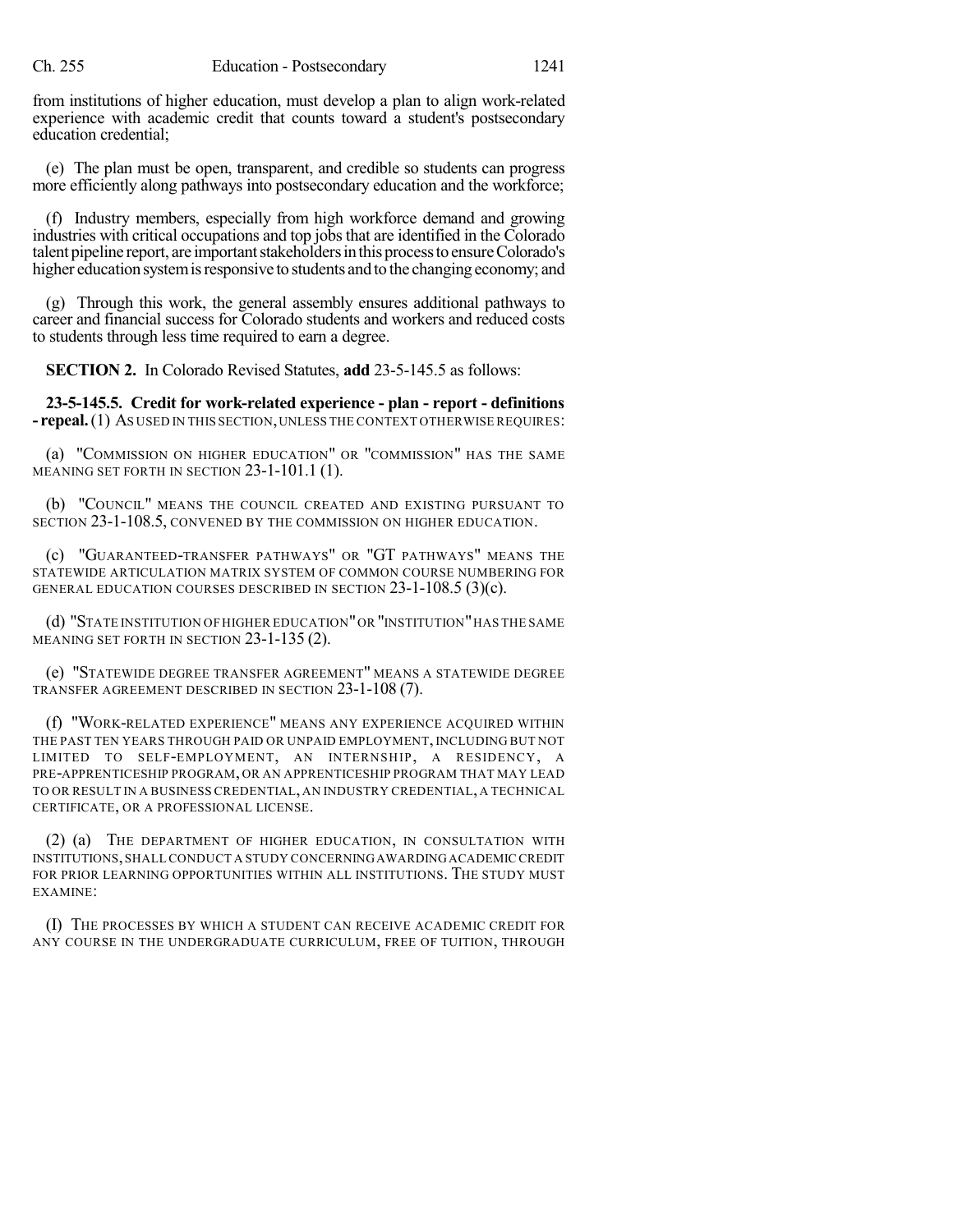SUCCESSFUL COMPLETION OF A PORTFOLIO ASSESSMENT, INDIVIDUAL ASSESSMENT, EXAMINATION, OR ANY COMBINATION THEREOF THAT IS APPROPRIATE TO THE LEARNING OUTCOMES OF THE COURSE;

(II) THE POTENTIAL BENEFITS TO A STUDENT, INCLUDING BUT NOT LIMITED TO IMPACT ON A STUDENT'S OVERALL ATTENDANCE COST, WHETHER A POLICY WOULD ACCELERATE THE TIME TO COMPLETE A POSTSECONDARY CREDENTIAL, AND THE IMPACT ON THE STATE'S GOAL TO INCREASE CREDENTIAL ATTAINMENT RATES; AND

(III) THE COSTS TO INSTITUTIONS TO DEVELOP AND MAINTAIN PROCESSES TO GRANT ACADEMIC CREDIT TO A STUDENT FOR PRIOR LEARNING AND THE ABILITY TO RECOVER ADMINISTRATIVE COSTS FROM STUDENTS REQUESTING THE PRIOR LEARNING ASSESSMENT.

(b) ON OR BEFORE SEPTEMBER 1, 2021, THE COMMISSION SHALL REPORT TO THE EDUCATION COMMITTEES OF THE SENATE AND HOUSE OF REPRESENTATIVES, OR ANY SUCCESSOR COMMITTEES, THE RESULTS OF THE STUDY DESCRIBED IN SUBSECTION  $(2)(a)$  OF THIS SECTION.

(3)(a) ON OR BEFORE JANUARY 1, 2022, THE COUNCIL, IN COLLABORATION WITH THE COMMISSION, SHALL CREATE, ADOPT, AND IMPLEMENT A PLAN, REFERRED TO IN THIS SECTION AS THE "PLAN", TO AWARD POSTSECONDARY ACADEMIC CREDIT FOR COURSES IN GT PATHWAYS OR A STATEWIDE DEGREE TRANSFER AGREEMENT FOR LEARNING DEMONSTRATED FROM WORK-RELATED EXPERIENCE. IN CREATING THE PLAN, PRIORITY MAY BE GIVEN TO WORK-RELATED EXPERIENCE THAT IS RESPONSIVE TO WORKFORCE DEMANDS AND GROWING INDUSTRIES IDENTIFIED BY THE MOST RECENT COLORADO TALENT PIPELINE REPORT PREPARED PURSUANT TO SECTION 24-46.3-103 OR IDENTIFIED IN CONSULTATION WITH THE COLORADO WORK FORCE DEVELOPMENT COUNCIL IN SECTION 24-46.3-101.

(b) THE COUNCIL,COMMISSION, OR DEPARTMENT OF HIGHER EDUCATION, OR ANY COMBINATION THEREOF, MAY SEEK, ACCEPT, AND EXPEND GIFTS, GRANTS, OR DONATIONS FROM PRIVATE OR PUBLIC SOURCES FOR THE PURPOSES OF CREATING, ADOPTING, AND IMPLEMENTING A PLAN PURSUANT TO THIS SECTION. THE PLAN SHALL NOT BE CREATED, ADOPTED, OR IMPLEMENTED UNLESS SUFFICIENT MONEY IS AVAILABLE FROM GIFTS,GRANTS,OR DONATIONS TO COVER THE COSTS OFCREATING, ADOPTING, AND IMPLEMENTING A PLAN PURSUANT TO THIS SECTION.

(4) THE PLAN MUST INCLUDE:

(a) APROCESS FOR ASSESSINGAND ALIGNING WORK-RELATED EXPERIENCE TO THE KNOWLEDGE AND COMPETENCIES REQUIRED FOR AWARDING POSTSECONDARY ACADEMIC CREDIT FOR COURSES IN GT PATHWAYS OR A STATEWIDE DEGREE TRANSFER AGREEMENT, WHICH CREDIT GRANTED MUST BE TRANSFERABLE TO ANOTHER INSTITUTION PURSUANT TO COMMISSION POLICY REGARDING GT PATHWAYS OR A STATEWIDE DEGREE TRANSFER AGREEMENT; AND

(b) A PROCESS FOR EVALUATING CREDENTIALS EARNED BY A STUDENT AT AN AREA TECHNICAL COLLEGE PURSUANT TO SECTION 23-60-802 AND DETERMINING HOW POSTSECONDARY ACADEMIC CREDIT WILL TRANSFER FROM AREA TECHNICAL COLLEGES, IF APPROPRIATE, TO PUBLIC TWO-YEAR AND FOUR-YEAR STATE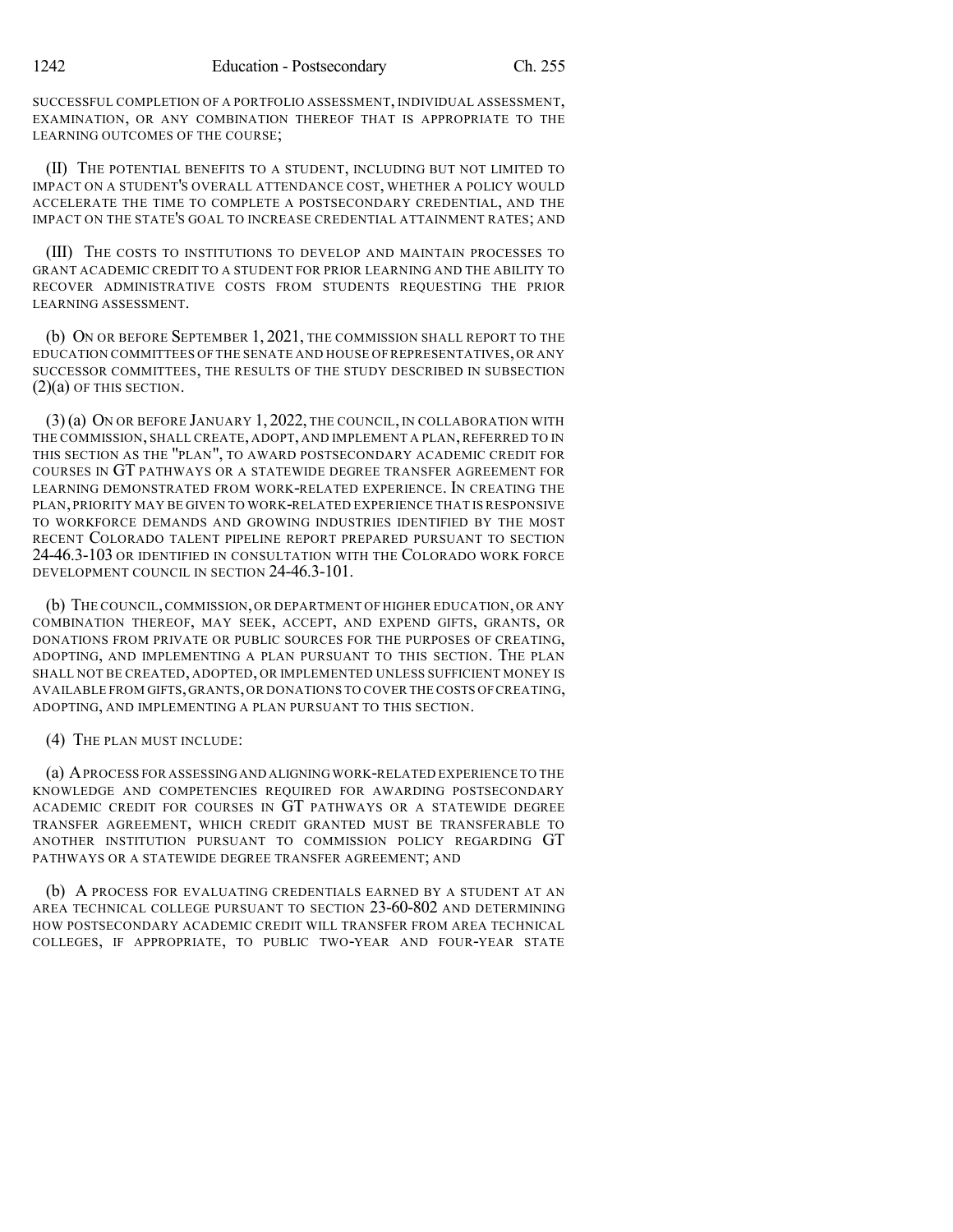INSTITUTIONS OF HIGHER EDUCATION.

(5) THE COUNCIL, IN CREATING THE PLAN, SHALL CONSULT WITH:

(a) REPRESENTATIVES OF INSTITUTIONS, INCLUDING, BUT NOT LIMITED TO, FACULTY MEMBERS AND REGISTRARS;

(b) REPRESENTATIVES OF ORGANIZATIONS THAT REPRESENT STUDENTS IN COLORADO;

(c) REPRESENTATIVES OF THECOLORADO WORK FORCE DEVELOPMENT COUNCIL;

(d) REPRESENTATIVES OF INDUSTRIES WITH HIGH WORKFORCE DEMAND AND GROWING INDUSTRIES IDENTIFIED IN THE MOST RECENT COLORADO TALENT PIPELINE REPORT AND ORGANIZATIONS REPRESENTING THEM; AND

(e) REPRESENTATIVES SELECTED BY THE COMMISSION.

(6) UPON COMPLETION OF THE PLAN,THE COUNCIL, IN COLLABORATION WITH THE REPRESENTATIVES DESCRIBED IN SUBSECTION (5)OF THIS SECTION,SHALL CONTINUE TO WORK TOWARD EXPANDING OPPORTUNITIES FOR AWARDING POSTSECONDARY ACADEMIC CREDIT FOR LEARNING ACQUIRED FROM WORK-RELATED EXPERIENCE NOT OTHERWISE ADDRESSED IN THIS SECTION.

(7) BEGINNING IN THE 2022-23 ACADEMIC YEAR, UNLESS THE PLAN IS IMPLEMENTED PRIOR TO THE BEGINNING OF THE 2022-23 ACADEMIC YEAR, AN INSTITUTION SHALL ACCEPT IN AND TRANSFER WITHIN THE INSTITUTION AND TO OTHER INSTITUTIONS POSTSECONDARY ACADEMIC CREDIT AWARDED FOR WORK-RELATED EXPERIENCE FOR A COURSE THAT ISGTPATHWAYS DESIGNATED OR PART OF A STATEWIDE DEGREE TRANSFER AGREEMENT.

(8) (a) DURING THE SECOND REGULAR SESSION OF THE SEVENTY-THIRD GENERAL ASSEMBLY IN 2022,THE DEPARTMENT OF HIGHER EDUCATION SHALL REPORT TO THE EDUCATION COMMITTEES OF THE SENATE AND HOUSE OF REPRESENTATIVES, OR ANY SUCCESSOR COMMITTEES, REGARDING THE CREATION, ADOPTION, AND IMPLEMENTATION OF THE PLAN ADOPTED PURSUANT TO THIS SECTION.

(b) THIS SUBSECTION (8) IS REPEALED, EFFECTIVE JULY 1, 2022.

(9) (a) ON OR BEFORE MARCH 1, 2024, AND ON OR BEFORE MARCH 1 OF EACH YEAR THEREAFTER, THE COUNCIL SHALL REPORT TO THE EDUCATION COMMITTEES OF THE SENATE AND HOUSE OF REPRESENTATIVES,OR ANY SUCCESSOR COMMITTEES, REGARDING THE CONTINUED IMPLEMENTATION OF THIS SECTION. THE REPORT MUST INCLUDE, AT A MINIMUM:

(I) THE NUMBER OF STUDENTS WHO WERE AWARDED CREDITS AND WHO TRANSFERRED CREDITS TO OR FROM AN INSTITUTION PURSUANT TO THIS SECTION;

(II) DATA REGARDING THE AGE AND DEMOGRAPHICS OF STUDENTS WHO WERE AWARDED CREDITS AND WHO TRANSFERRED CREDITS TO OR FROM AN INSTITUTION PURSUANT TO THIS SECTION;